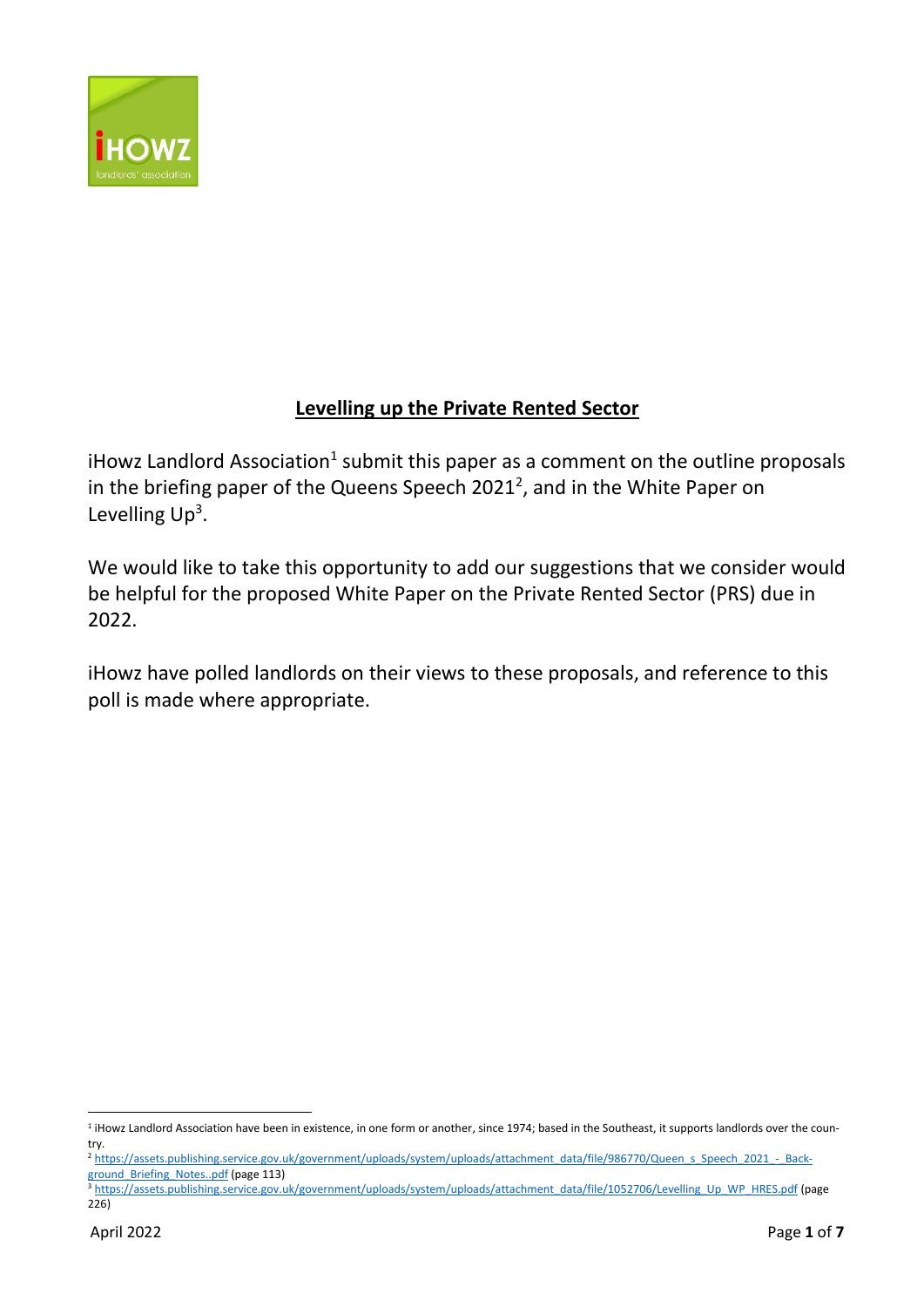# **Summary of Recommendations**

In this paper, iHowz recommends:

- 1. A national standard should be agreed for all residential rental properties.
	- *a.* Proof of that would be in the form of *Rental Safety Certificate.*
	- b. Against that standard, tenants should have the right to report breaches to the Local Authority.

Tenants have inherent security of tenure, and they should not be in fear of eviction if they report unsatisfactory conditions as the Deregulation Act 2015 prevents retaliatory evictions.

- 2. The formation of a property register for all rental properties as an alternative to Licensing (as in recommendation above).
- 3. A Redress Scheme (with refundable fee) for complaints by tenants
- 4. Landlords operating their own portfolios should be required to undertake recognised professional accreditation training and CPD.
- 5. Landlords should have the ability to evict unsuitable/non-rent paying tenants, within a defined period without the need to attend court.
- 6. Non-self-contained rooms in an HMO should not be given an individual Council Tax rating; or alternatively be reduced to 50% of normal band 'A'.
- 7. The recommendations in our separate Section 21 paper, proposing enhanced tenant protections based on length of tenancy, be adopted.
- 8. Landlords who operate their own portfolios should be given the offer of claiming business status or continuing as an activity (as in France).
- 9. Landlords should be treated the same as other investors and self-employed businesses
	- a. Landlords should not be required to pay an additional 3% Stamp Duty on each additional property purchased.
	- b. Similarly, they should not be required to pay an 8% surcharge on their capital gains.
	- c. Interest on mortgage payments should be allowed in full up to the additional rate.
- 10. They should be allowed to roll-over the Capital Gains Tax (CGT) tax.
- 11. A landlord who houses homeless people should be granted 12 months of no taxation in respect of that person.
- 12. Re-instate the link of Local Housing Allowance to CPI.
- 13. Rogue Landlord / Agent Registers made public as should public access to data on local authorities' investigations and enforcement on the PRS and social housing

Our principal proposal is a 'root and branch' review of the current system, rather than the 'tinkering at the edges' of this highly regulated sector, poorly served by an overstretched, legal system.

We strongly recommend that anyone wishing to operate a rental property business be appropriately trained and accredited as they will be dealing with tenants' homes.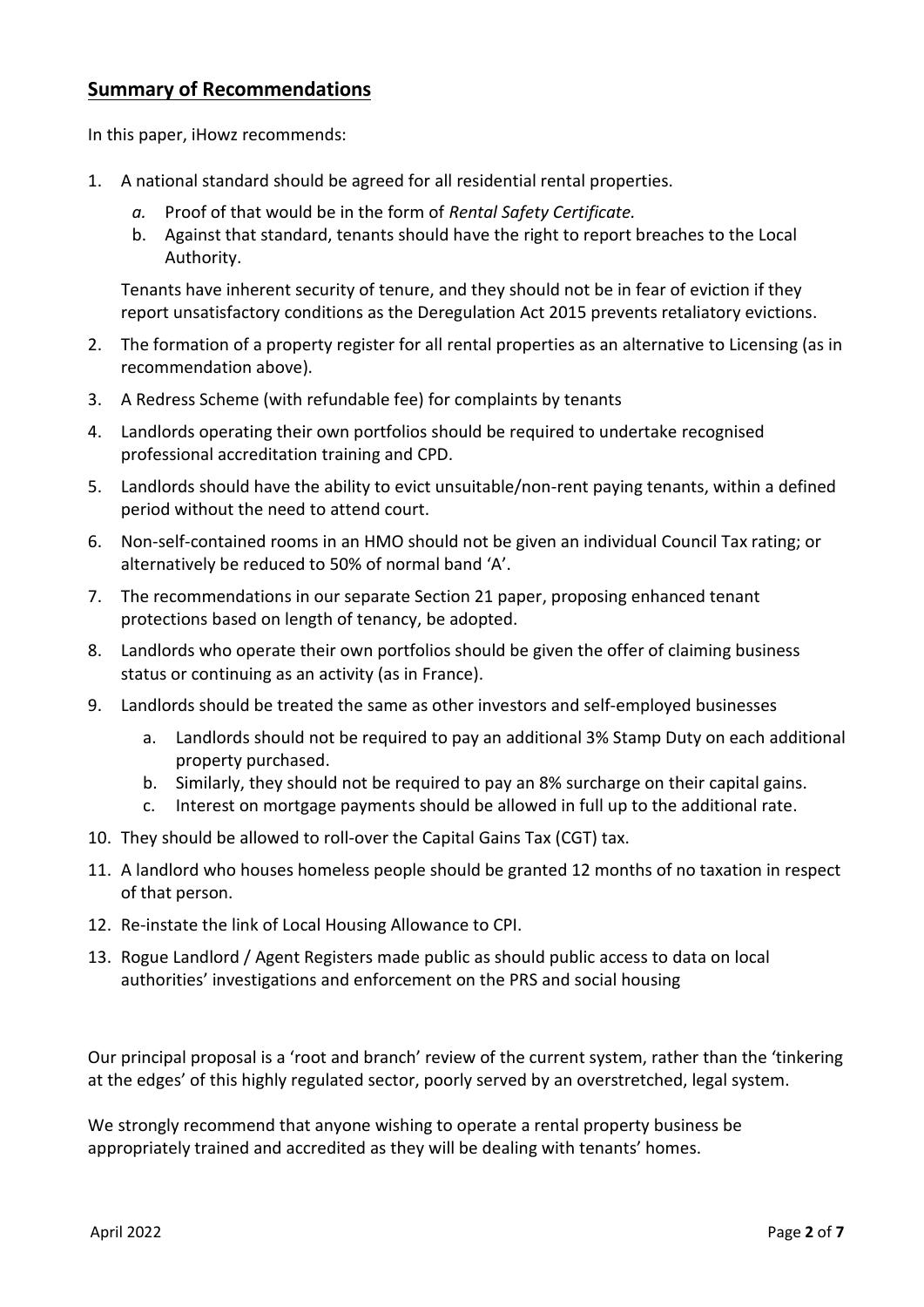## *Background*

The Rent Act of 1977<sup>4</sup> gave tenants security of tenure, and regulated rents. Whilst a good deal for tenants, it made it difficult for landlords to run a profitable business; and, as a result re-investment fell with many landlords selling up, and within a few years there were insufficient rental properties for the demand.

From 1985, various Acts gave a level playing field: the Landlord and Tenant Acts of 1985<sup>5</sup> & 1988<sup>6</sup>; then Housing Act 19967

These Acts taken together are responsible for the current Private Rented Sector (PRS), firmly cemented by the introduction of Buy to Let mortgages in  $1996<sup>8</sup>$ 

Together, they introduced the Assured Shorthold Tenancy, whereby the tenant was assured they had security of tenure (for at least 6 months), and that the landlord had the right to evict using a Section 21 notice.

This resulted directly in the PRS increasing from housing 9% of families in 1985, to a peak of 20.3% in 2017<sup>9</sup>. However, recent research has shown several landlords leaving the sector<sup>10</sup> resulting in a deficit of supply, and the accompanying rise in homelessness $^{11}$ .

#### *Main points for consideration, with recommended solutions.*

The 1985/88 Acts are now 35 years old, with renting as the option of choice for many, and the only real option for the lower paid, a review is necessary.

The matters that should be examined, taking a holistic view are (in no particular order):

- **For Tenants**
	- o security of tenure, whilst adhering to the contract agreement
	- o to rent a property maintained to appropriate standards
	- o not have Band A Council Tax imposed on them by a cash-strapped Councils
	- $\circ$  improved signposting for reporting and escalating tenancy issues, e.g., overcrowding, repairs, antisocial behaviour, and illegal eviction
	- o enforcement of deposit return on a timely basis
- **For Landlords**
	- o carry out all necessary referencing/credit checks prior to offering a property
	- $\circ$  to be allowed access during a tenancy for carrying out necessary inspection maintenance or required certification
	- o be able to quickly evict a tenant carrying out Anti-Social Behaviour (ASB)
	- o able to evict a tenant in arrears, without the requirement to attend court
	- o to speed up the recovery of abandoned property
	- $\circ$  ability to gain possession for change of circumstances, refurbishment, or sale
	- o option to be treated as a business for tax purposes
	- o Financial support with planning relaxation for energy efficiency improvements

<sup>4</sup> https://www.legislation.gov.uk/ukpga/1977/42/body

<sup>5</sup> https://www.legislation.gov.uk/ukpga/1985/70/contents

<sup>6</sup> https://www.legislation.gov.uk/ukpga/1988/26/contents

<sup>7</sup> https://www.legislation.gov.uk/ukpga/1996/52/contents

<sup>8</sup> https://www.ft.com/content/f5785194-cc7c-11e3-9b5f-00144feabdc0#axzz3RMMoNLND

<sup>9</sup> https://www.thisismoney.co.uk/money/mortgageshome/article-3260218/Number-households-renting-private-landlords-hits-30-year-high-homeownership-drops-levels-seen-1985.html

<sup>10</sup> https://www.mortgagestrategy.co.uk/news/growing-number-of-landlords-leaving-market-goodlord/

<sup>11</sup> https://england.shelter.org.uk/media/press\_release/274000\_people\_in\_england\_are\_homeless\_with\_thou-

sands\_more\_likely\_to\_lose\_their\_homes#:~:text=More%20than%20274%2C000%20people%20are,are%20currently%20without%20a%20home.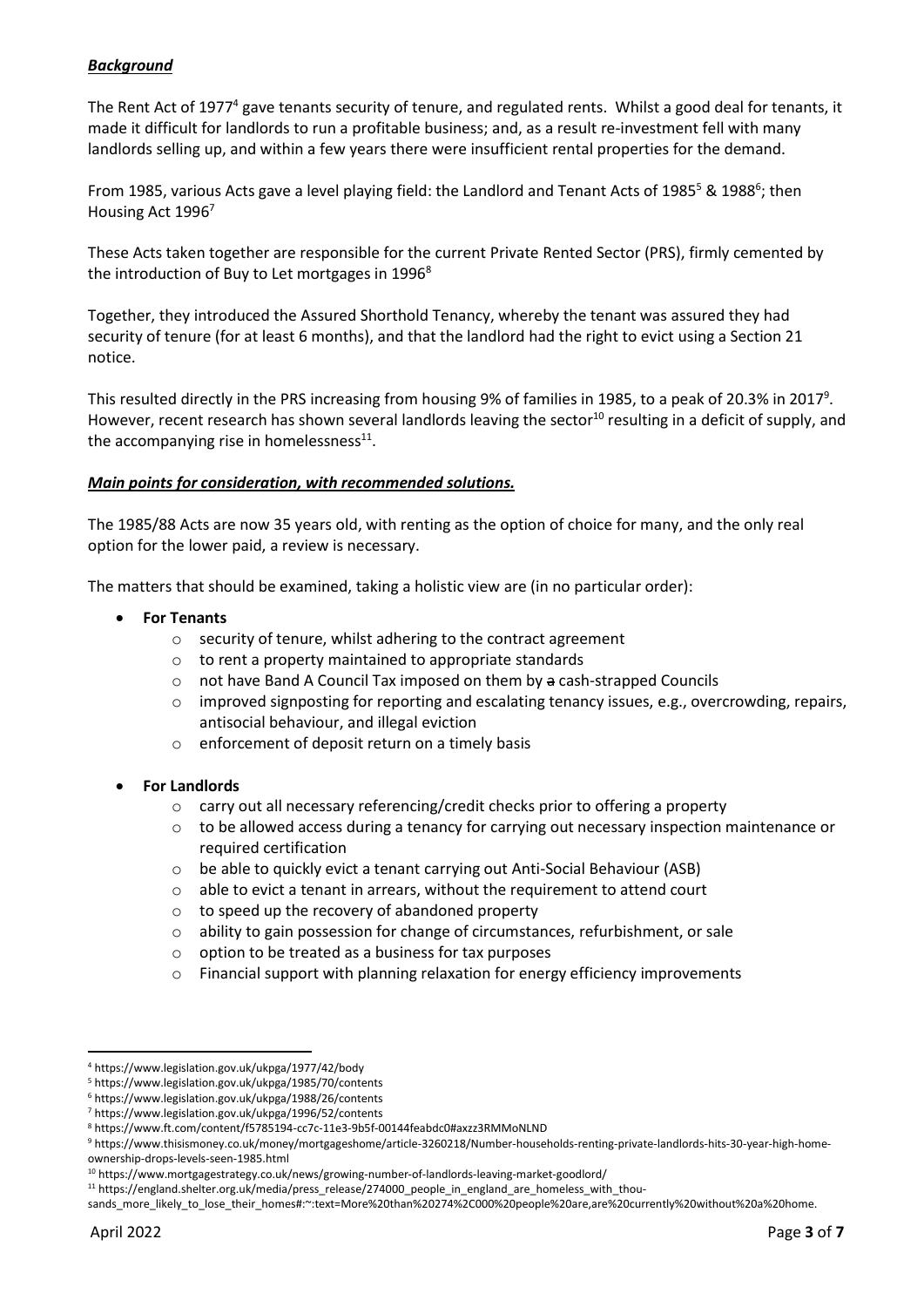## *Property Conditions*

The current review of HHSRS being conducted by the DLUHC (Dept for Levelling Up, Housing and Communities) must be reported on at the earliest possible moment, and it should include a full review of the Decent Home Standard<sup>12</sup>, which should relate to both the PRS and Social Housing.

Additionally, the review of EPC's and the Minimum Energy Efficiency Standard (MEES) conducted by BEIS (Dept for Business, Energy and Industrial Strategy) must be reported on.

A national standard should be set for the condition of all rental property at the time a property is on the market and let. Proof of this should be in the form of a *Rental Safety Certificate.*

This *Rental Safety Certificate* would link to all required documentation:

- Gas Inspection Report (CP12) } where required
- EPC
- Electrical Certificate

It would be accessed by the Unique Property Reference Number (UPRN). Currently, the EPC is a public document, accessed by anyone; we believe the electrical and gas certificates should also be publicly available.

Additionally, a report on the property condition (probably an HHSRS report) should be available for all rental property. Any Category 1 matters would have to rectified, and a new property condition report issued before renting the property. This condition report would need to be valid when renting a new property but would not require renewing during an existing tenancy.

It would then not be necessary for all rental property to be inspected under national [LA] licensing.

#### *Recommendation 1*

A national standard should be agreed for the rental property.

Against that standard, tenants should have the right to report breaches to the Local Authority.

Proof of compliance with the standard would be in the form of *Rental Safety Certificate.*

Tenants have inherent security of tenure, and they should not be in fear of eviction if they report unsatisfactory conditions, as the Deregulation Act 2015 prevents retaliatory evictions.

<sup>12</sup> https://assets.publishing.service.gov.uk/government/uploads/system/uploads/attachment\_data/file/7812/138355.pdf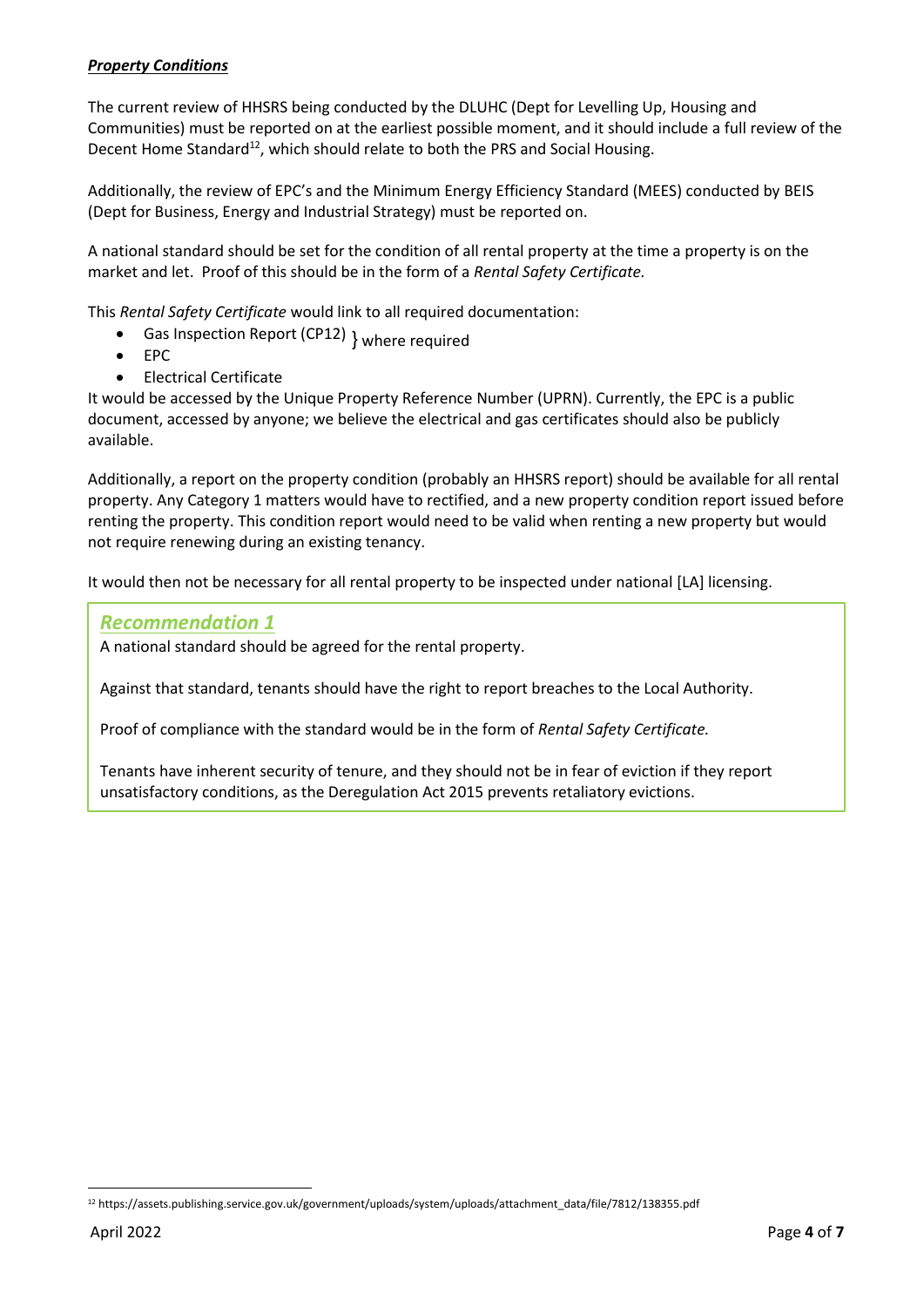## *Licensing vs Redress Scheme vs Landlords Register*

Licensing in its many forms has cost landlords' large sums of money for little benefit and inconsistent reporting of outcomes.

Although all discretionary schemes were designed for a fixed period, very many Local Authorities have renewed them and clearly see them as an income producer.

If the national rental property standard (referred to earlier) were introduced, licensing would be unnecessary, apart from the original reason – to control the small number of poorly managed properties.

Additionally, the introduction of a Redress Scheme (like the current agents' scheme<sup>13</sup>) would further negate the need for licensing, where tenants should be made to pay a small application fee, which would be fully refundable if their complaint were upheld, this would minimise the inevitable vexatious claims made.

# *Recommendation 2*

The formation of a property register for all rental properties as an alternative to Licensing (as in recommendation above).

## *Recommendation 3*

A Redress Scheme (with refundable fee) for complaints by tenants

#### *Training*

All landlords should be encouraged to undertake training courses.

Landlords operating their own portfolios should be required to undertake recognised professional accreditation training and CPD.

## *Recommendation 4*

All landlords should be encouraged to undertake training courses.

Landlords operating their own portfolios should be required to undertake recognised professional accreditation training and CPD.

#### *Eviction for Rent Arrears*

If a Landlord serves a Section 8 eviction notice for provable rent arrears, and the tenant refuses to leave it is currently necessary to hold a full court hearing.

All too frequently, the tenant does not attend these hearings to hear the judgement made against them.

This is a waste of the courts, and the landlords, time and money.

If the rent arrears are more than the appropriate amount (currently 2 months), and are fully provable, there should be no need for a court hearing if the arrears are un-opposed.

## *Recommendation 5*

To give landlords the ability to evict unsuitable/non-rent paying tenants, within a defined period without the need to attend court.

<sup>13</sup> https://www.gov.uk/redress-scheme-estate-agencies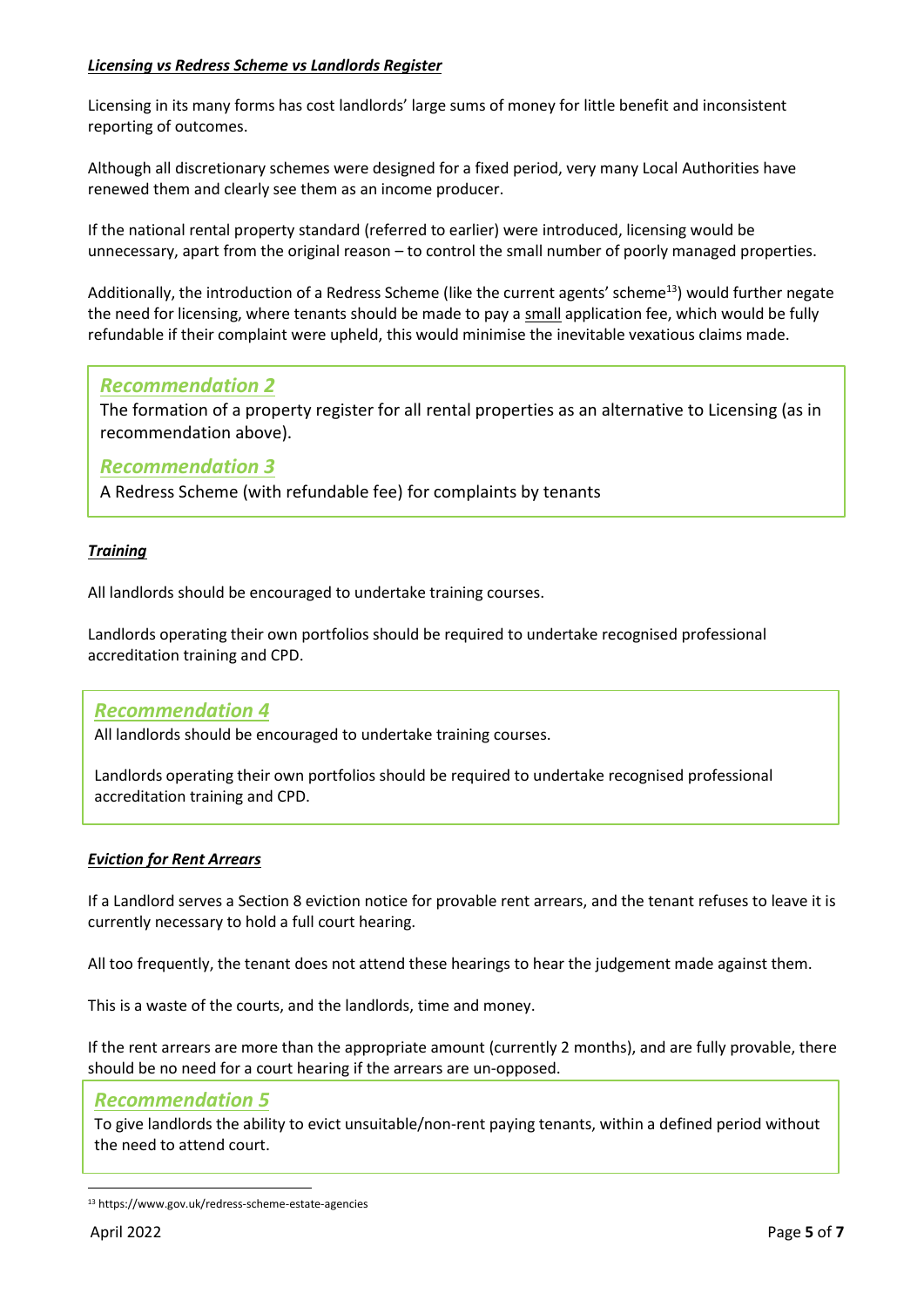## *Council Tax*

Traditionally, Houses in Multiple Occupation (HMO's) were assessed as one tax rate unit with the landlord responsible for the payment, which was then recovered from the tenants in a fair and proportionate system.

Over the past few years, many Local Authorities have been referring HMOs to the Local Valuation Officer (VOA) for re-valuation. The usual result being all non-self-contained rooms in a property being set with a banding of 'A' Council Tax; this can equate to 25% of a tenant's rent.

#### *Recommendation 6*

Non-self-contained rooms in an HMO should not be given an individual Council Tax rating; or alternatively be reduced to 50% of normal band 'A'.

#### *Proposed removal of the Section 21*

This subject has been dealt with in a separate paper – attached.

#### *Recommendation 7*

The recommendations in our separate Section 21 paper, proposing enhanced tenant protections based on length of tenancy, be adopted

#### *Landlords as a Business*

Landlords operating their own property portfolios are treated as an 'activity' for taxation purposes, whereas agents doing similar are treated as a business.

#### *Recommendation 8*

Landlords who are on the Landlord Register and operate their own portfolios should be given the offer of claiming business status or continuing as an activity (as in France).

#### *Taxation*

Over the years landlords have had various relief removed whist being required to pay higher rates of taxation than other activities/businesses.

For example, when a private landlord sells an investment property and invests the capital into another property, they have to pay Capital Gains Tax (CGT) with no indexation or tapering, reducing the capital available to re-invest.

#### *Recommendation 9*

Landlords should be allowed to roll-over the Capital Gains Tax (CGT) tax.

OR

Landlords should also be allowed indexation/tapering on all investment properties.

Landlords should not be required to pay an 8% surcharge on normal capital gains. Similarly, they should not be required to pay an additional 3% Stamp Duty on each additional property purchased.

Interest on mortgage payments should be allowed in full.